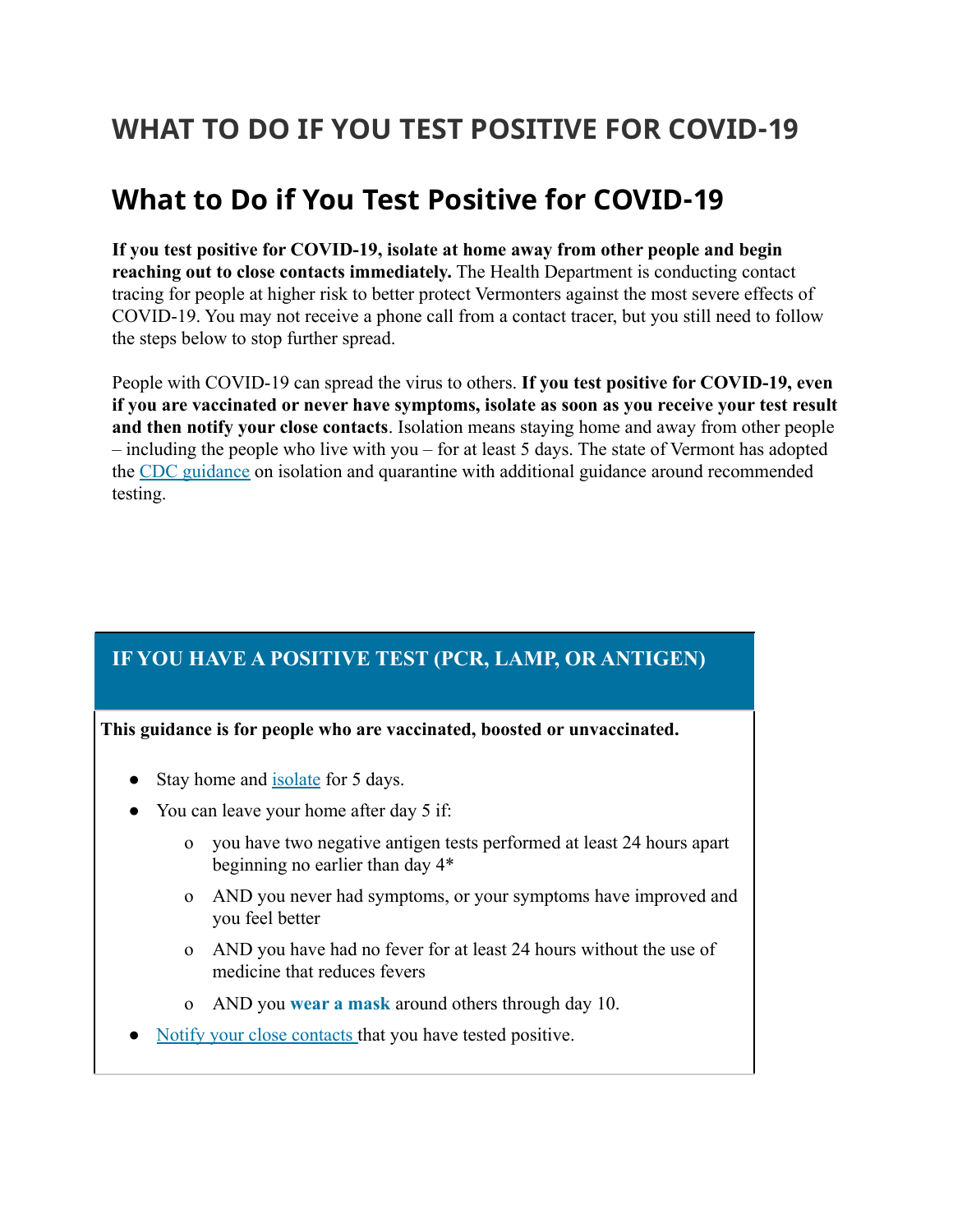\*Testing is strongly recommended. If you are unable to get a test and you meet all other requirements you can end isolation after 5 days.

This guidance does not apply to **health care workers**. Sector specific guidance will be posted soon.

**Start following the guidance below on [how to isolate](https://www.healthvermont.gov/covid-19/symptoms-sickness/what-do-if-you-test-positive-covid-19#isolate) and notify [your close](https://www.healthvermont.gov/covid-19/symptoms-sickness/what-do-if-you-test-positive-covid-19#notify) [contacts](https://www.healthvermont.gov/covid-19/symptoms-sickness/what-do-if-you-test-positive-covid-19#notify) as soon as you receive your positive test result.** You may get a call from the Health Department. If you have questions about this guidance, or if you miss a call from the Health Department, call us at 802-863-7240.

**Tell your health care provider that you tested positive for COVID-19.** They may have guidance for you to take care of your own health. If you need to see a health care provider but don't have one, call 2-1-1 to be connected to care, or contact the nearest [federally qualified health center](https://bistatepca.org/community-resources/vt-health-centers) or one of Vermont's [free & referral clinics.](https://vtfreeclinics.org/)

**If you are over 65 or have a high-risk medical condition** and have mild to moderate symptoms, reach out to your health care provider to ask about [COVID-19](https://www.healthvermont.gov/covid-19/symptoms-sickness/treatment-covid-19) [therapeutics](https://www.healthvermont.gov/covid-19/symptoms-sickness/treatment-covid-19) — as soon you get your positive test result. These treatments can reduce the chance of being hospitalized. You can also get a pulse oximeter from the Health Department by calling 802-863-7240. This small device that clips onto your fingertip measures your pulse and oxygen levels and can help you know how sick you are.

**Report your self-test results to the Health Department**. You can do that by choosing the option to automatically provide your results to your local health department or by filling out the Vermont COVID-19 [Self-Test Result Reporting](https://survey.alchemer.com/s3/6507748/Vermont-COVID-19-Self-Test-Result-Reporting-Form) [Form.](https://survey.alchemer.com/s3/6507748/Vermont-COVID-19-Self-Test-Result-Reporting-Form)

#### **[REPORT SELF-TEST RESULTS](https://survey.alchemer.com/s3/6507748/Vermont-COVID-19-Self-Test-Result-Reporting-Form)**

Check the [Follow-up Testing Guide](https://www.healthvermont.gov/sites/default/files/documents/pdf/COVID-19-Follow-up-Testing-Guide.pdf) to understand next steps based on your test results, whether or not you have symptoms and the type of test you took.

#### NOTIFY YOUR CLOSE CONTACTS

It's important for people in close contact with you to know that they may have been exposed to COVID-19. Especially with the more contagious variants, the sooner people know they may have come into contact with the virus, the sooner they can take steps to protect themselves and to prevent further spread in the community.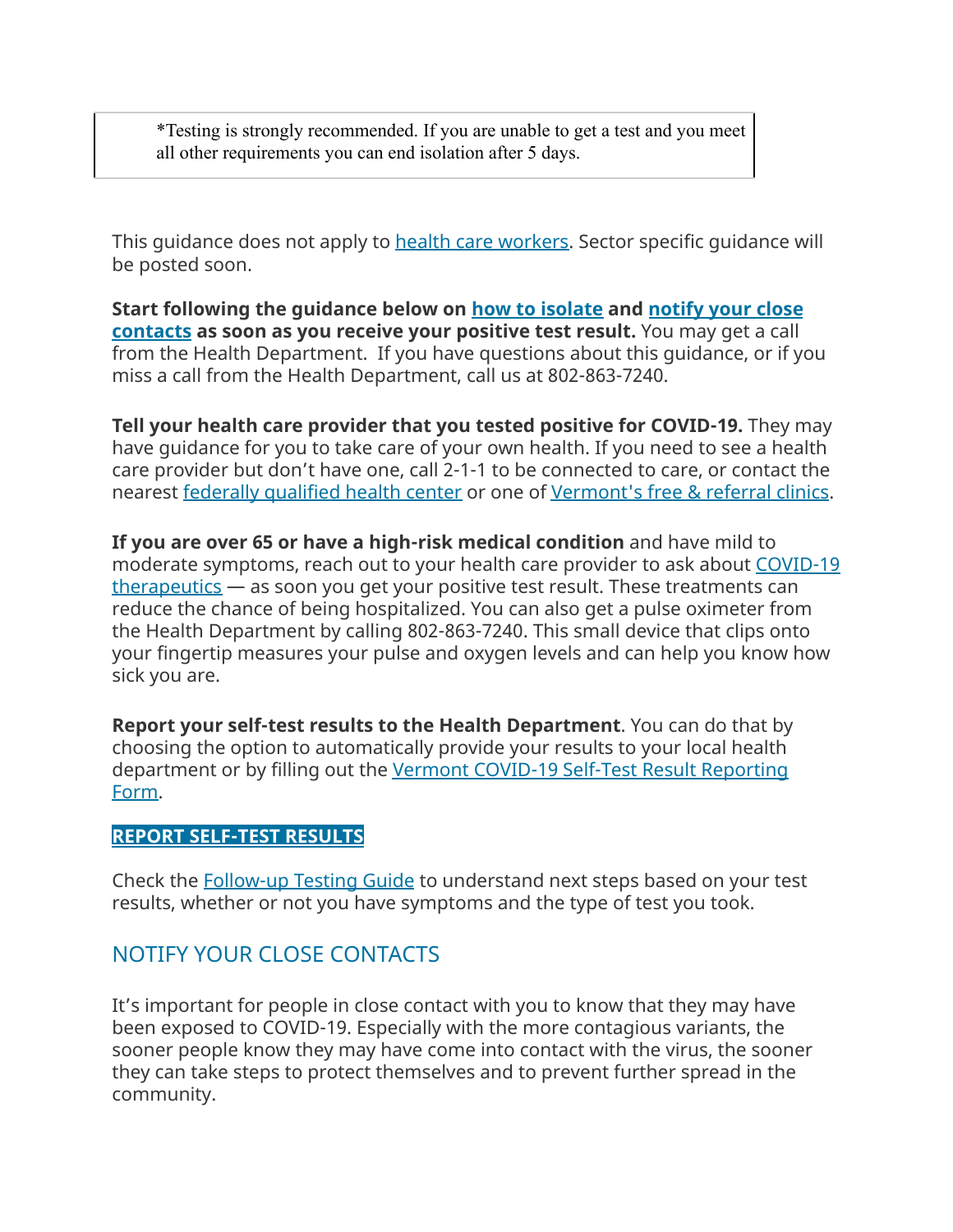#### **Step 1 – Identify your infectious period.**

### **Step 2 – Make a list of your close contacts.**

### **Step 3 – Notify your close contacts that they may have been exposed to COVID-19.**

# ISOLATE AT HOME

Most people with mild illness can recover at home. While there is no specific treatment, you should get plenty of rest, drink plenty of fluids, and take fever-reducing medication if needed.

- Stay home, except to get medical care or if you feel unsafe at home. Wear a [mask](https://www.healthvermont.gov/sites/default/files/documents/pdf/COVID-19-VDH-mask-guidance.pdf) if you need to leave home.
- Call ahead before visiting your health care provider or emergency department and tell them you are isolating because you have COVID-19.
- As much as possible, stay in a specific room in your home and use a separate bathroom.
- Stay at least 6 feet (or 2 meters) away from others in your home at all times.
- Wear a mask if you're in any room with other people or pets, unless you have trouble breathing.
- Don't share household items.
- Monitor your blood oxygen levels. People diagnosed with COVID-19 may have below-normal levels of oxygen in their blood before they feel short of breath. Finding low oxygen levels early can help you know to seek medical care sooner. This could make the disease less severe.
- If you cannot avoid close contact with someone you take care of (for example, your children), then they should quarantine while you are sick. They should also quarantine after you have recovered. Learn more about close [contacts](https://www.healthvermont.gov/covid-19/symptoms-sickness/what-do-if-you-are-close-contact#quarantine) and [quarantine.](https://www.healthvermont.gov/covid-19/symptoms-sickness/what-do-if-you-are-close-contact#quarantine)

### **How to do daily cleaning and washing When to get medical care immediately**

# END ISOLATION ONCE YOU HAVE RECOVERED

If you test positive, regardless of vaccination status, everyone must isolate - or stay home - for 5 days.